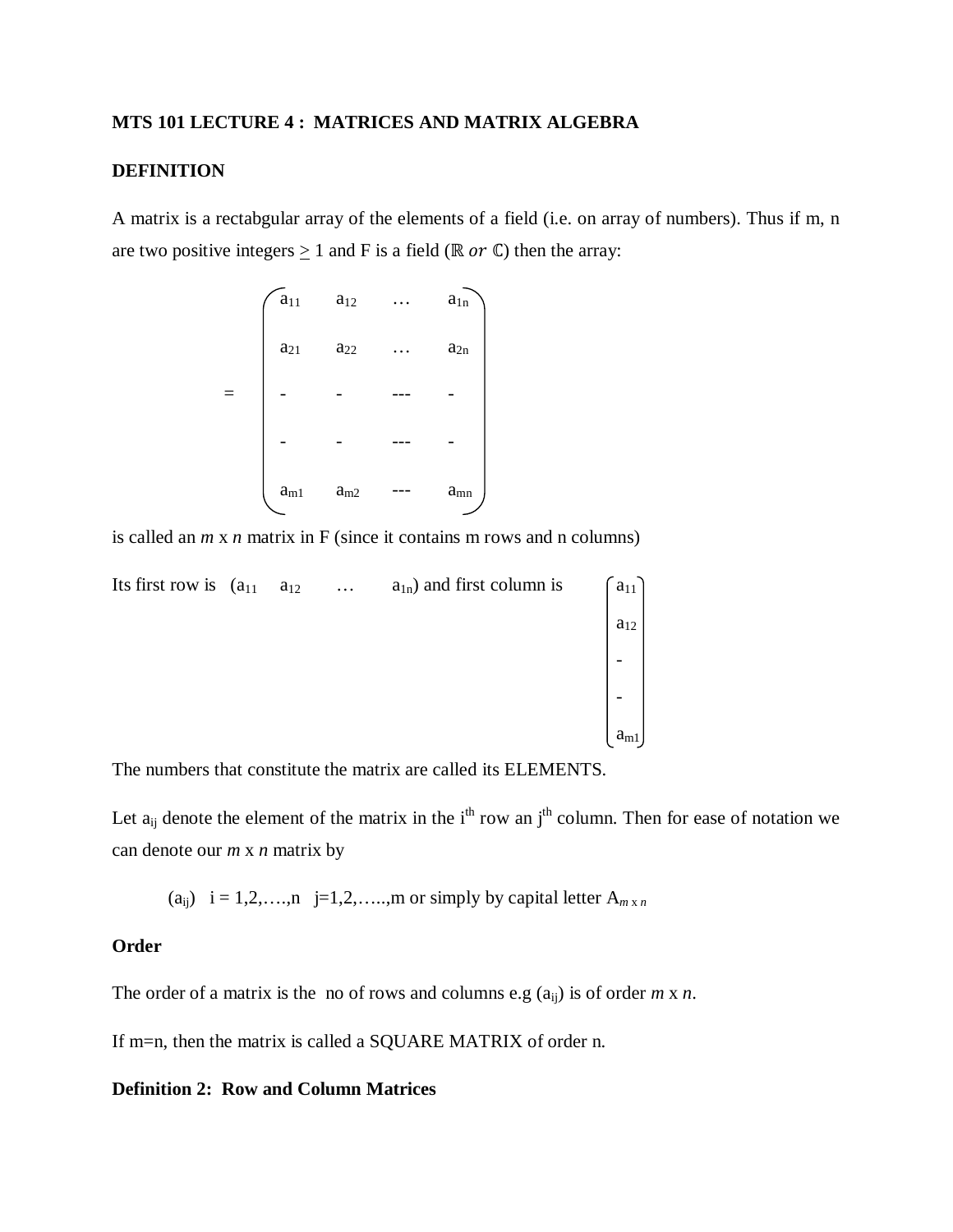A rectangle matrix consisting of only a single row is called a ROW MATRIX e.g. (1,2,3,4). Similarly, a rectangle matrix consisting of a single column is called a COLUMN MATRIX e.g.

$$
\begin{bmatrix} 3 \\ 5 \\ 7 \\ 4 \end{bmatrix}
$$

# **Definition 3: Null Matrix**

| This is a matrix having each of its elements = 0 e.g $\begin{bmatrix} 0 & 0 & 0 \\ 0 & 0 & 0 \\ 0 & 0 & 0 \end{bmatrix}$ |  |  |
|--------------------------------------------------------------------------------------------------------------------------|--|--|
|                                                                                                                          |  |  |

### **Definition 4: Diagonal Element, Diagonal Matrix**

The elements  $a_{ij}$  of a matrix  $(a_{ij})$  are called its DIAGONAL ELEMENTS (or elements of the main diagonal)

e.g. 
$$
\begin{bmatrix} 1 & 2 & 3 \\ 4 & 5 & 6 \\ 7 & 8 & 9 \end{bmatrix}
$$
,  $a_{11} = 1$ ,  $a_{22} = 5$ ,  $a_{33} = 9$ 

A square matrix in which all the elements other than the diagonal elements are zero is called a DIAGONAL MATRIX.

$$
\text{Viz} = \begin{bmatrix} d_1 & 0 & 0 & 0 & \dots & 0 \\ 0 & d_2 & 0 & 0 & \dots & 0 \\ 0 & 0 & d_3 & 0 & \dots & 0 \\ - & - & - & - & - & 0 \\ 0 & 0 & 0 & 0 & \dots & d_n \end{bmatrix} \quad \text{e.g.} \quad \begin{bmatrix} 1 & 0 & 0 & 0 \\ 0 & 5 & 0 & 0 \\ 0 & 0 & 9 & 0 \\ 0 & 0 & 0 & 6 \end{bmatrix}
$$

Such a matrix is denoted  $(d_1, d_2, \ldots, d_n)$  or  $(d_i, d_{ik})$  for I,  $k = 1, 2, \ldots$  where  $d_{ii} = 1$ ,  $d_{ik} = 0$  (i  $\neq k$ )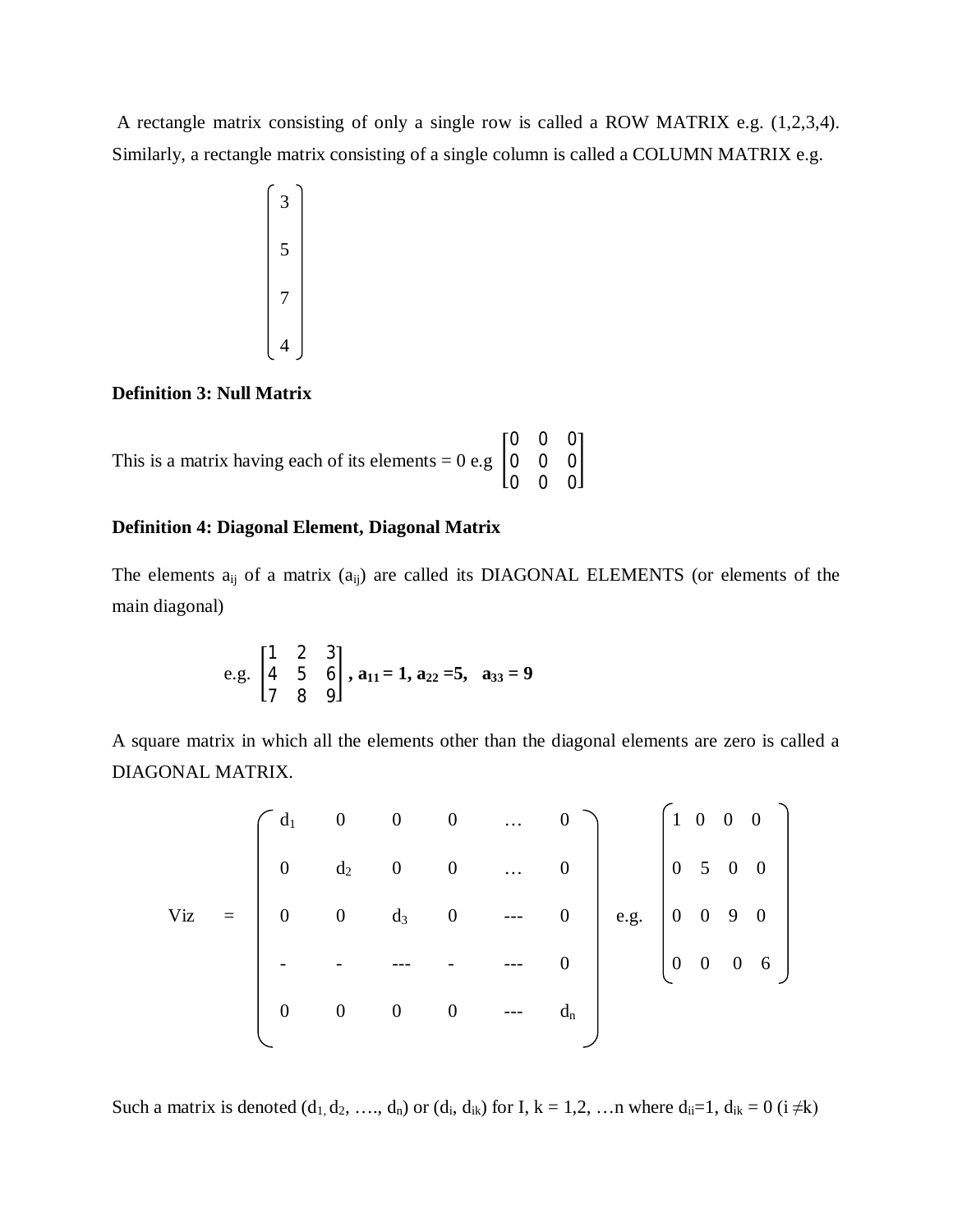NB: Its diagonal elements may also be zero

e.g. i. 
$$
\begin{bmatrix} 0 & 0 & 0 \\ 0 & 0 & 0 \\ 0 & 0 & 0 \end{bmatrix}
$$
 ii.  $\begin{bmatrix} 0 & 0 \\ 0 & 0 \end{bmatrix}$  iii.  $\begin{bmatrix} 0 & 0 \\ 0 & 2 \end{bmatrix}$ 

are diagonal matrices.

# **Definition 5: Scalar and Scalar Matrix**

A diagonal matrix where diagonal elements are all equal is called a SCALAR MATRIX.

| e.g. $\begin{bmatrix} 5 & 0 \\ 0 & 5 \end{bmatrix}$ |  |  |  |                                                                                                                                         |  |
|-----------------------------------------------------|--|--|--|-----------------------------------------------------------------------------------------------------------------------------------------|--|
|                                                     |  |  |  |                                                                                                                                         |  |
|                                                     |  |  |  | $\begin{bmatrix} 1 & 0 & 0 \\ 0 & 1 & 0 \\ 0 & 0 & 1 \end{bmatrix}$ $\begin{bmatrix} 0 & 0 & 0 \\ 0 & 0 & 0 \\ 0 & 0 & 0 \end{bmatrix}$ |  |

### **Definition 6: Identity Matrix (or Unit Matrix)**

A diagonal matrix whose elements are each equal to 1 is called and IDENTITY MATRIX. It is denoted In (or  $I_{nxn}$ ).

e.g. 
$$
\begin{bmatrix} 1 & 0 \\ 0 & 1 \end{bmatrix}
$$

## **Definition 7: Symmetry**

A square matrix where elements are arranged symmetrically about the main diagonal is called a SYMMETRIC MATRIX.

e.g. 
$$
\begin{bmatrix} a & h & g \ h & b & f \ g & f & c \end{bmatrix}
$$

On the other hand, if for a square matrix, there is no symmetric about the main diagonal but for every element  $a_{ij}$  on one side of the main diagonal, there is a corresponding –  $a_{ij}$  on the other side, then the matrix is a SKEW-SYMMETRIC MATRIX.

Furthermore, the diagonal elements are all zero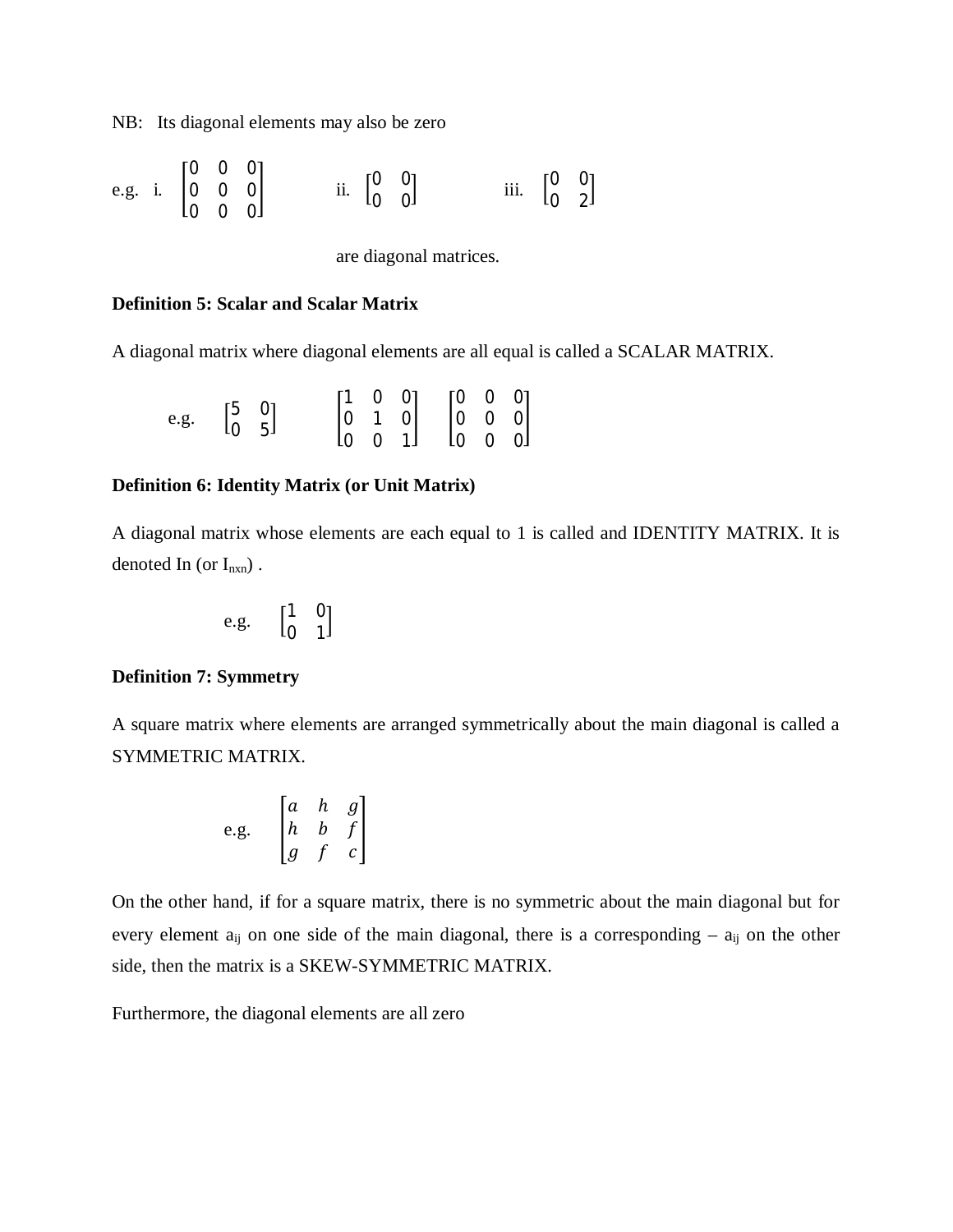e.g. 
$$
\begin{bmatrix} 0 & 1 & 2 & 3 \ 0 & & 1 & 2 & 3 \ -1 & 0 & & \frac{1}{2} & 2 \ & & & & & \end{bmatrix} \rightarrow \begin{bmatrix} 0 & h & g \ -h & 0 & f \ -g & -f & 0 \end{bmatrix}
$$

# **Definition 8: Triangular matrix**

A square matrix whose elements  $a_{ij}$  are all zero whenever  $i < j$  is called a LOWER TRIANGULAR MATRIX.

A square matrix whose elements  $a_{ij} = 0$  whenever  $i > j$  is called an UPPER TRIANGULAR MATRIX.

Hence, a diagonal matrix is both upper and lower matrix.

e.g. 
$$
\begin{bmatrix} 1 & 0 \\ 2 & 0 \end{bmatrix}
$$
,  $\begin{bmatrix} 1 & 0 & 0 \\ 2 & 4 & 0 \\ 3 & 3 & 2 \end{bmatrix}$ ,  $\rightarrow$  Lower Triangular Matrix  

$$
\begin{bmatrix} 3 & 4 & 2 \\ 0 & 1 & 1/2 \\ 0 & 0 & 3/4 \end{bmatrix}
$$
,  $\begin{bmatrix} 0 & 1/2 \\ 0 & 3 \end{bmatrix}$ ,  $\rightarrow$  Upper Triangular Matrix

# **MATRIX ALGEBRA**

# **Equality of Matrices**

A and B are equal if

- i. they are of the same order
- ii. their corresponding elements are the same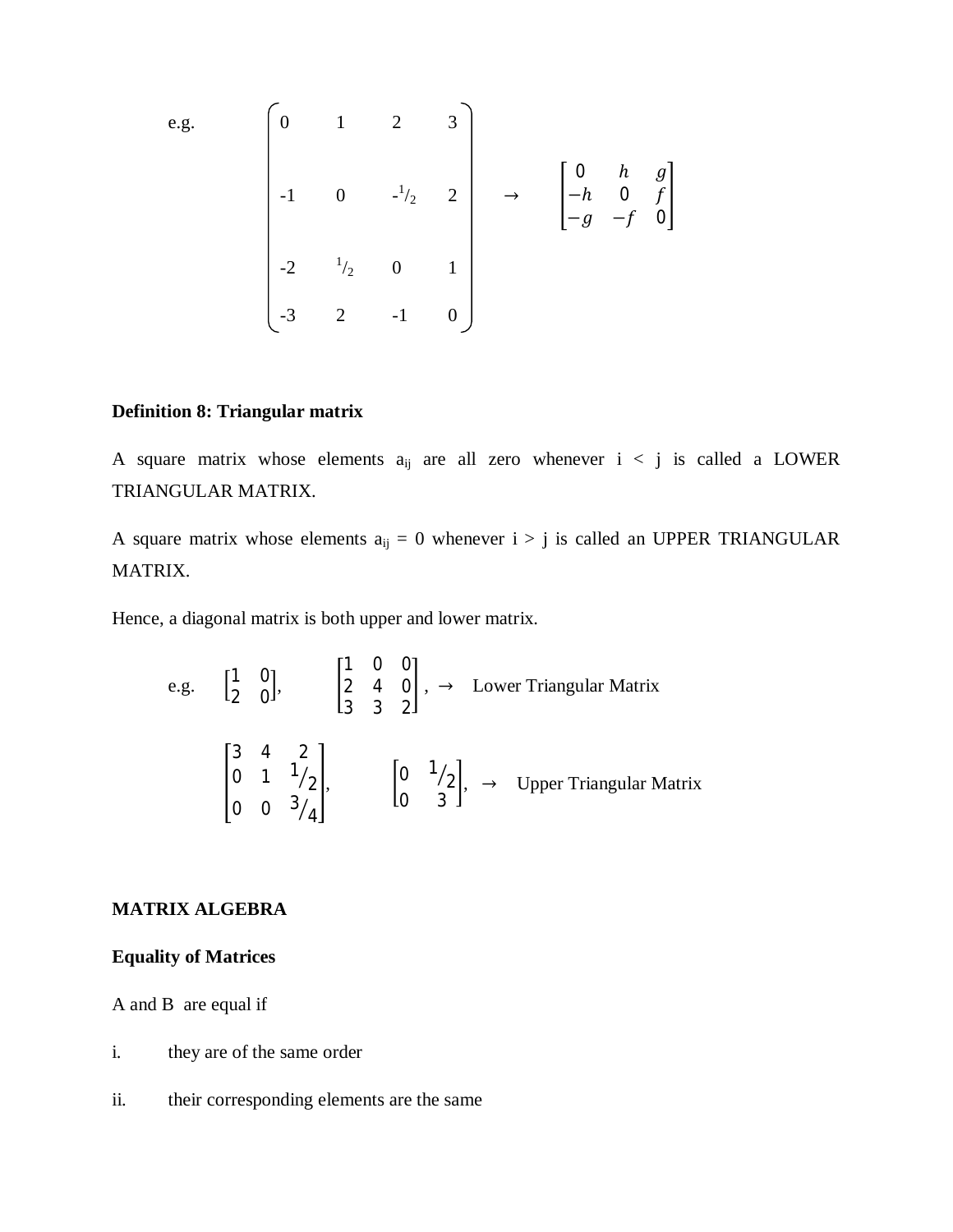### **Addition of Matrices**

If A and B are of the same order, the their sum is a matrix C of the same order whose elements are the sums of the corresponding elements of A and B.

 $\Rightarrow$  C = A + B  $A = \begin{bmatrix} a_{11} & a_{12} & a_{13} \\ a_{21} & a_{22} & a_{23} \end{bmatrix}$  $\begin{bmatrix} a_{11} & a_{12} & a_{13} \ a_{21} & a_{22} & a_{23} \end{bmatrix}$ ,  $B = \begin{bmatrix} b_{11} & b_{12} & b_{13} \ b_{21} & b_{22} & b_{23} \end{bmatrix}$  $\begin{bmatrix} b_{11} & b_{12} & b_{13} \\ b_{21} & b_{22} & b_{23} \end{bmatrix}$ Cik = aik + bik i = 1,2, …………m, k = 1,2,…………….n

\* Only matrices of the same order can be added.

#### **Properties of Matrix Addition**

i. Matrix addition is commutative 
$$
\implies
$$
 A + B = B + A

- ii. Matrix addition is Associative  $\implies$   $(A + B) + C = A + (B + C)$
- iii. If 0 is a null matrix of the same order as A, the  $A + 0 = 0 + A = A$
- iv. To each A there exists a matrix B of the same order s.t  $A + B = 0 = B + A$

 $(i) \rightarrow (iv) \rightarrow$  Matrix addition is Abelian

### **Exercise 1.**

Find the sum of these matrices and establish their Commutativity

i. 
$$
\begin{bmatrix} 1 & 2 \\ -3 & 3 \end{bmatrix}
$$
 and  $\begin{bmatrix} 4 & -3 \\ 7 & 5 \end{bmatrix}$  ii.  $\begin{bmatrix} 1 & 2 \\ 0 & 0 \end{bmatrix}$  and  $\begin{bmatrix} 0 & 1 \\ 2 & 0 \end{bmatrix}$ 

# **Exercise 2:**

Establish the associativity of the following matrices

i. 
$$
\begin{bmatrix} 1 & 3 & 5 \\ 7 & 9 & 1 \\ 3 & 5 & 7 \end{bmatrix}
$$
,  $\begin{bmatrix} 1 & 0 & 3 \\ 0 & 4 & 5 \\ 7 & 0 & 6 \end{bmatrix}$  and  $\begin{bmatrix} 2 & 1 & 4 \\ 3 & 0 & 6 \\ 2 & 5 & 4 \end{bmatrix}$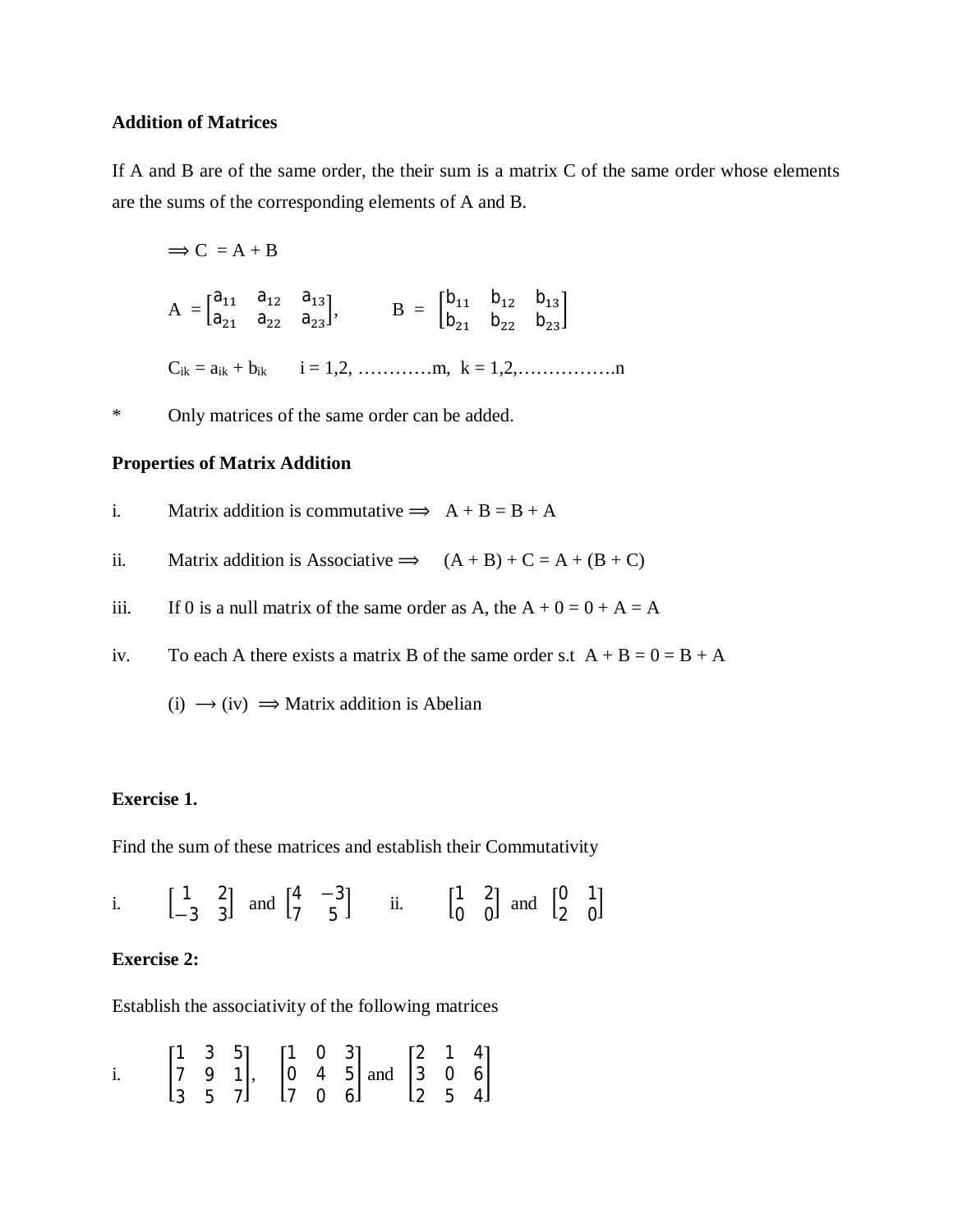ii. 
$$
\begin{bmatrix} 0 & 1 & 2 \\ 2 & 3 & 4 \end{bmatrix}
$$
,  $\begin{bmatrix} 1 & 2 & 3 \\ 3 & 4 & 5 \end{bmatrix}$  and  $\begin{bmatrix} 2 & 3 & 4 \\ 4 & 5 & 6 \end{bmatrix}$ 

#### **Exercise 3:**

Establish the order of each matrix 1,2 and 4 and find the  $a_{11}$ ,  $a_{12}$ , etc what are the diagonal elements.

# **Exercise 4:**

Which of the following matrices are (i) Triangular Matrices, (ii) Unit Matrices (iii) null matrices and Scalar matrices.

|                                                    | i. $\begin{bmatrix} 0 & 0 & 0 \\ 0 & 0 & 0 \\ 0 & 0 & 0 \end{bmatrix}$ ii. $\begin{bmatrix} 1 & 0 & 0 \\ 0 & 1 & 0 \\ 0 & 0 & 1 \end{bmatrix}$ iii. $\begin{bmatrix} 1 & 0 & 0 \\ 5 & 1 & 0 \\ 6 & 2 & 0 \end{bmatrix}$ iv. $\begin{bmatrix} 0 & 0 & 2 \\ 0 & 0 & 1 \\ 1 & 2 & 0 \end{bmatrix}$ |  |  |  |  |  |  |
|----------------------------------------------------|-------------------------------------------------------------------------------------------------------------------------------------------------------------------------------------------------------------------------------------------------------------------------------------------------|--|--|--|--|--|--|
|                                                    | v. $\begin{bmatrix} 0 & 0 \\ 0 & 0 \end{bmatrix}$ vi. $\begin{bmatrix} 2 & 0 & 0 \\ 0 & 2 & 0 \\ 0 & 0 & 2 \end{bmatrix}$ vii. $\begin{bmatrix} 5 & 0 \\ 0 & 5 \end{bmatrix}$ viii. $\begin{bmatrix} 1 & 2 & 3 \\ 0 & 0 & 4 \\ 0 & 0 & 5 \end{bmatrix}$                                         |  |  |  |  |  |  |
| ix. $\begin{bmatrix} 0 & 1 \\ 1 & 0 \end{bmatrix}$ |                                                                                                                                                                                                                                                                                                 |  |  |  |  |  |  |

**Exercise 5:**

i. If  $A = \begin{bmatrix} 1 & 2 & 3 \\ 4 & 5 & 6 \end{bmatrix}$  $\begin{bmatrix} 1 & 2 & 3 \\ 4 & 5 & 6 \end{bmatrix}$  Find a Matrix B such that  $A + B = 0$ ii. If  $A = \begin{bmatrix} 2 & 5 & 8 \\ 3 & 4 & 6 \end{bmatrix}$  $\begin{bmatrix} 2 & 5 & 8 \\ 3 & 4 & 6 \end{bmatrix}$  and B =  $\begin{bmatrix} -2 & -5 & -8 \\ -3 & -4 & -6 \end{bmatrix}$  $\begin{bmatrix} -2 & -3 & -9 \\ -3 & -4 & -6 \end{bmatrix}$  Find A + B

#### **Multiplication by Scalar**

Let A =  $(a_{ij})$  i = 1,2,3,... m be a matrix, j = 1,2,3,...n

And Let  $\alpha$  be a scalar (i.e. any number), then  $\alpha A = C = (C_{ij})$ 

Where  $\alpha a_{ij} = C_{ij}$  i = 1,2, ….. m, j = 1,2, ….. n

### **Example**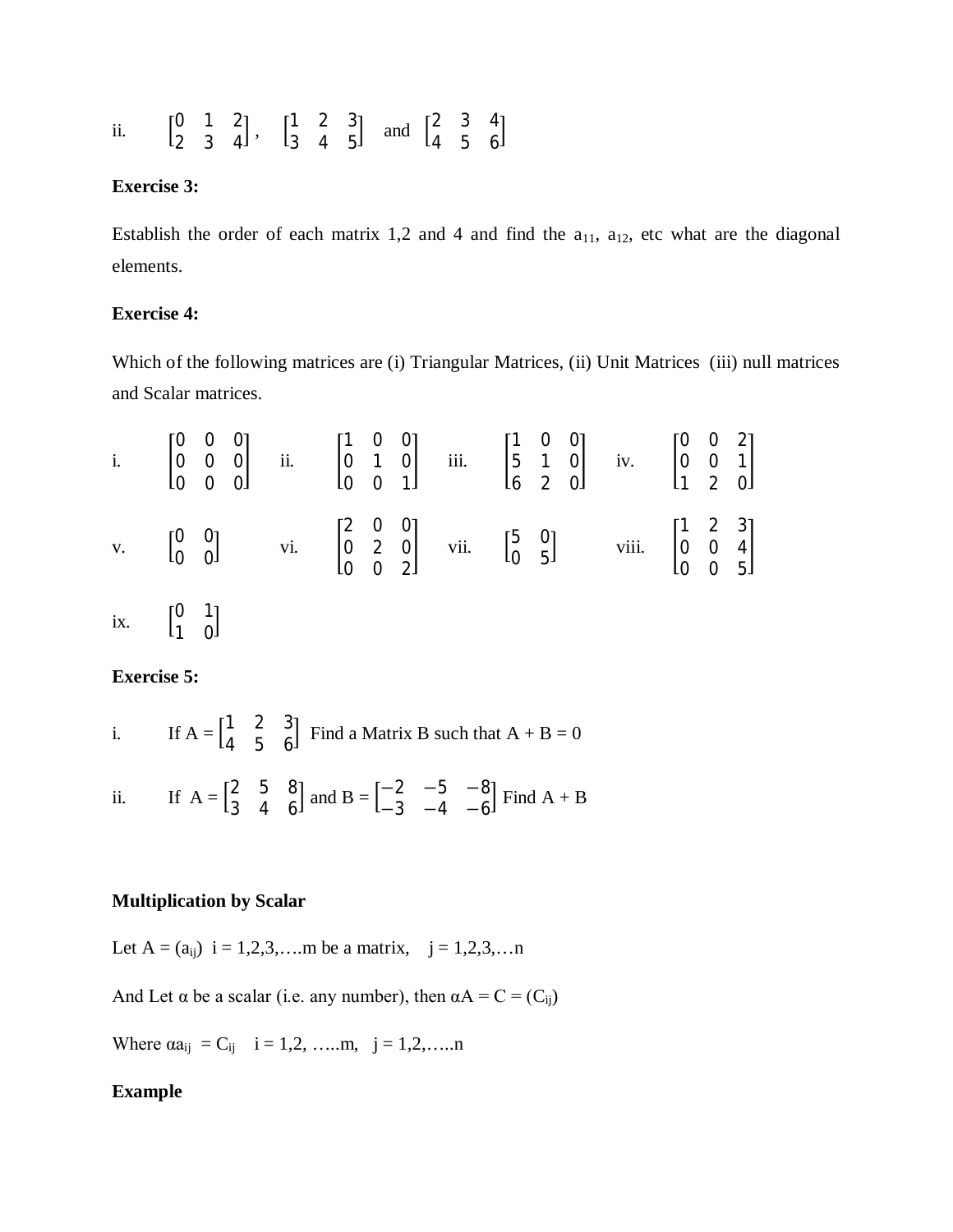If 
$$
\begin{bmatrix} a_1 & a_2 & a_3 \ b_1 & b_2 & b_3 \end{bmatrix} = \begin{bmatrix} 4a_1 & 4a_2 & 4a_3 \ 4b_1 & 4b_2 & 4b_3 \end{bmatrix}
$$

# **Properties**

If A,B are matrices and  $\alpha$ , $\beta$  are scalars, then

i.  $\alpha(A + \beta) = \alpha A + \alpha \beta$ ii.  $(\alpha + \beta)A = \alpha A + \beta B$ iii.  $(\alpha \beta) A = \alpha(\beta A)$  Examples to be given in class

### **DIFFERENCE OF TWO MATRICES**

If two matrices A and B are of the same order, then the difference  $A - B = A + (-B) = A + (-1)B$ 

## **Exercise 6:**

i. For Exercise (2) above, find 
$$
(A - B) + C
$$

ii.  $A - B - C$  iii.  $2A + 3B$  iv.  $A + 2B + \frac{1}{2}C$ 

# **Exercise 7:**

If 
$$
A = \begin{bmatrix} 1 & 0 & 2 \\ 2 & 3 & 4 \\ 3 & 1 & 2 \end{bmatrix}
$$
 and  $B =$ 

- i. Find a matrix C such that  $A + C$  is a diagonal matrix.
- ii. Find a matrix D such that  $A + B = 2D$ .
- iii. Find a Matrix E such that  $(A + B) + E$  is zero matrix.

## **MULTIPLICATION OF MATRICES**

The product AB of two matrices exist if the number of columns of  $A =$  the number of rows of B.